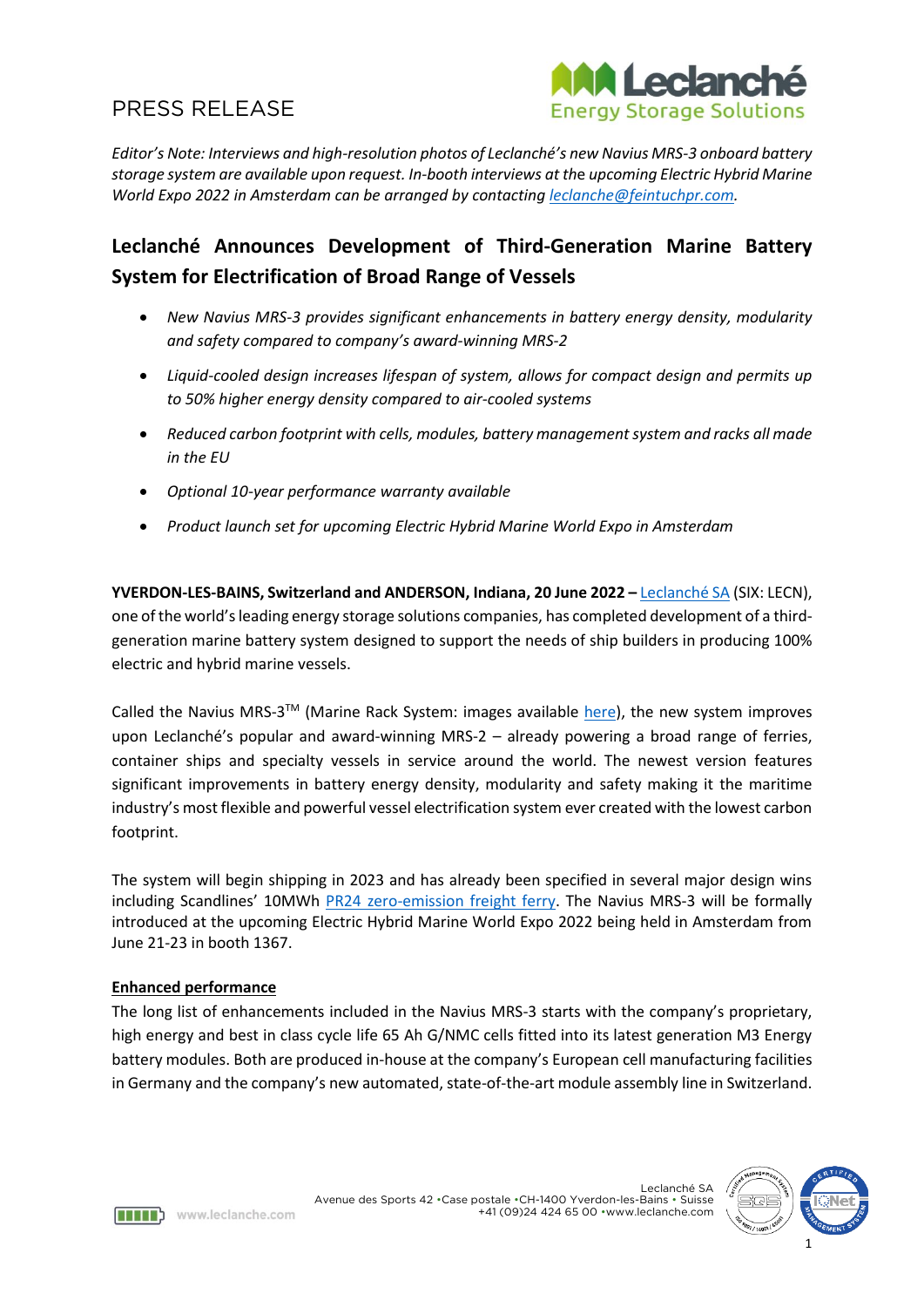

Battery string voltages of up to 1200 VDC are available with up to 720 A string continuous discharge current. The number of cells per module has been increased to 36 from 32 allowing each module to provide 8.7kWh of energy, representing a 13% increase over those fitted in the MRS-2. Critically important, the modules comply with the most stringent safety requirements for the marine, rail, and road sectors.

*"Leclanché's new Navius MRS-3 represents the latest generation in powerful, safe and emission-free electrification systemsfor the maritime industry,"* **said Anil Srivastava, CEO, Leclanché.** *"We've poured everything we've learned from our award-winning MRS-2 system into this project, setting a new performance standard for marine vessels including its liquid-cooling architecture which is now universally recognised as the safest in the industry."*

## **Safety is designed into every component and the overall system**

Safety is engineered into every aspect of the Navius MRS-3 from individual cells to the complete system. For example:

- Cells- Laminated ceramic separators provide protection against internal short circuits and the reduce electrolyte design minimises the potential volume of flammable gases.
- Modules and enclosures- The M3 modules are each fitted with a functionally safe slave unit which measure cell voltages and temperatures and run diagnostics. The IP-rated enclosures provide protection against mechanical and electrical incidents and keep water and contaminants out in the event of a thermal runaway while keeping noxious gases/flames in and routed out via a sealed exhaust system. All parts of the system are protected against water ingress.
- Battery Management Systems (BMS) and control unit- A "Functionally Safe" BMS comprised of master and slave units integrated inside every module providing an unrivalled level of marine safety. An optional remote battery-data monitoring system is available enabling continuous monitoring of the batteries' condition.
- Liquid-cooling- All modules are liquid-cooled with dedicated aluminium cooling plates. Furthermore, all cooling-pipe connections are external to the module enclosure preventing the risk of leaks within the module that could cause thermal incidents. Separate aluminium conductive cooling sheets between the cells dissipate heat out of the modules, eliminating hotspots and helping to further prolong the battery system's life. The liquid-cooled design increases the lifespan of the system and permits up to 50% higher energy density compared to air-cooled systems.
- Active safety system- Each module enclosure contains a fail-safe automated system to prevent thermal propagation.

## **Flexible System Configurations, Ease of Maintenance and New Service Options**

The Navius MRS-3 racks are available in seven different heights enabling them to fit into nearly all battery rooms. They provide 27% more energy in a comparable footprint than earlier generation systems; the reduced rack width requires a third-less front access for maintenance.



Www.leclanche.com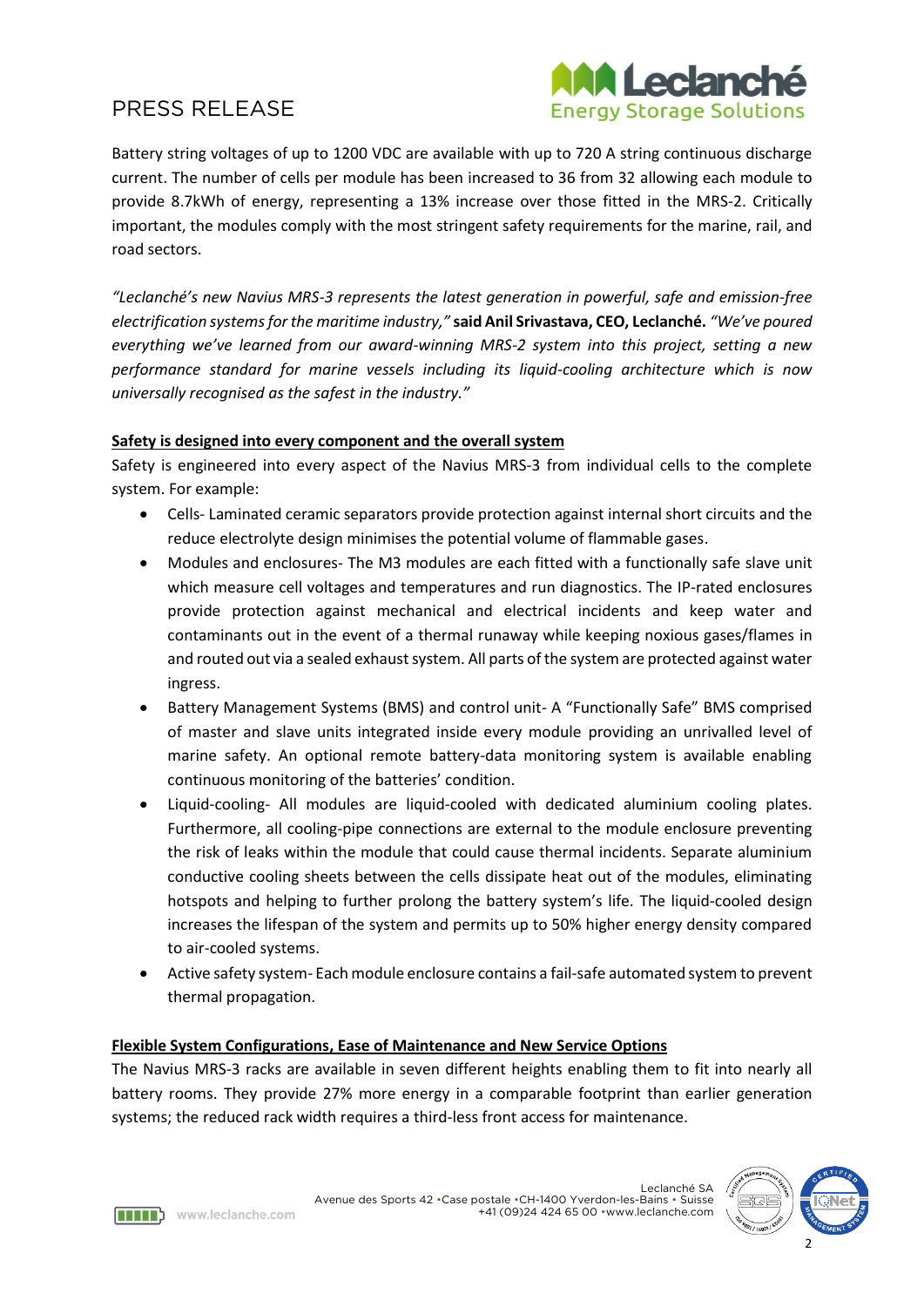![](_page_2_Picture_1.jpeg)

The system's revised design focuses on ease of access to key components including:

- Cooling pipes which are easily accessible on the front of the racks
- High voltage cables can be reached from the rack's front and now feature a "quick-connect" system for simple and safe attaching and removal
- The control panel, including BMS, slides out from the rack
- Cooling system of each rack can be drained individually
- Modules can be taken out individually
- Single module enclosure design
- Overall easier installation

## **Enhanced Training and Service Options**

Even the service and support options for the Navius MRS-3 have been rethought and improved to provide broader options for customers along the product's entire lifecycle. A new 10-year performance warranty is available to customers purchasing a Leclanché support and maintenance contract. The system comes standard with a two-year warranty.

In addition, Leclanché is introducing three new groupings of services:

- Reactive services include a 24/7 hotline and remote support and access to an in-house field service engineer as well as Leclanché's network of partners.
- Preventative services include maintenance training to instruct crews on how to provide maintenance and troubleshooting; and yearly preventative maintenance on-board to conduct visual, mechanical, and electrical routine checks.
- Predictive services newly available to customers and based on a secure and reliable data monitoring of the battery systems. Users can access a user-friendly IoT platform allowing them to view a detailed analysis and reports on the condition of their battery system. They will also receive expert analysis, warning and recommendations across the lifetime of their system.

Leclanché is also offering spare parts kits to enable rapid on-site interventions and repairs.

For more information on the Navius MRS-3 visit [https://www.leclanche.com/solutions/e-transport](https://www.leclanche.com/solutions/e-transport-solutions/e-marine/)[solutions/e-marine/.](https://www.leclanche.com/solutions/e-transport-solutions/e-marine/) To schedule a sales meeting at the Electric Hybrid Marine World Expo 2022 or for a one-on-one consultation, please contact [info@leclanche.com.](file://///lsanet.com/global/DATA/CHE/MARCOM/07.%20Media%20and%20PR/2022/2022.06.20_MRS%203/info@leclanche.com)

*Navius MRS-3 is a trademark of Leclanché SA. All other tradenames are the property of their respective owners.*

![](_page_2_Picture_19.jpeg)

Leclanché SA

Www.leclanche.com